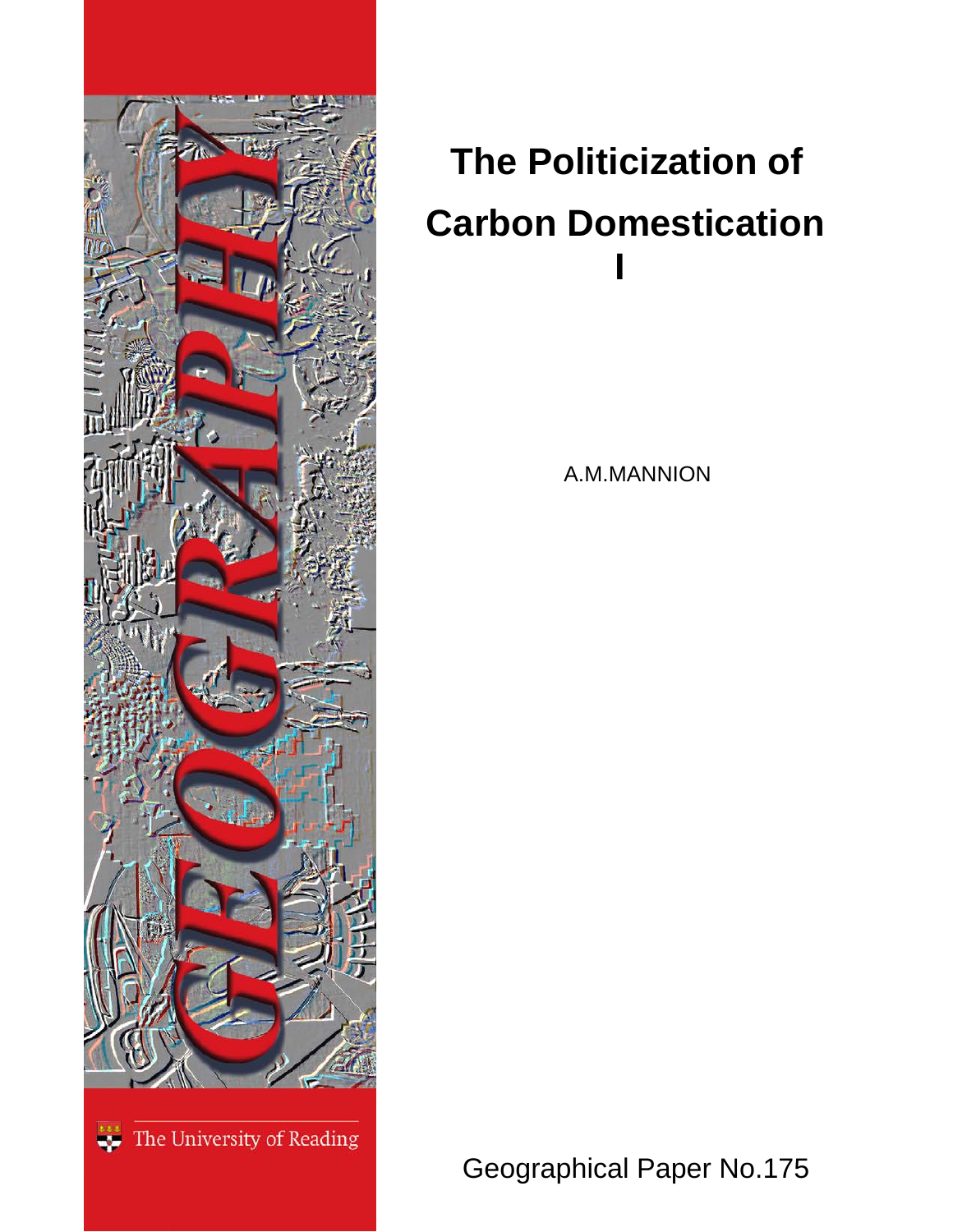# **The Politicization of Carbon Domestication I**

Geographical Paper No.175

## A.M.Mannion

May 2005

This paper is an excerpt from **Carbon and its Domestication** by A.M.Mannion and published in 2005 by Springer: Dordrecht Permission to reproduce the text has been granted by the publisher.

> The author is a member of the Department of Geography, University of Reading, Whiteknights, Reading RG6 6AB Telephone: 0118 9318320 Email: [A.M.Mannion@Reading.ac.uk](mailto:A.M.Mannion@Reading.ac.uk)

> > Series Editor: A.M.Mannion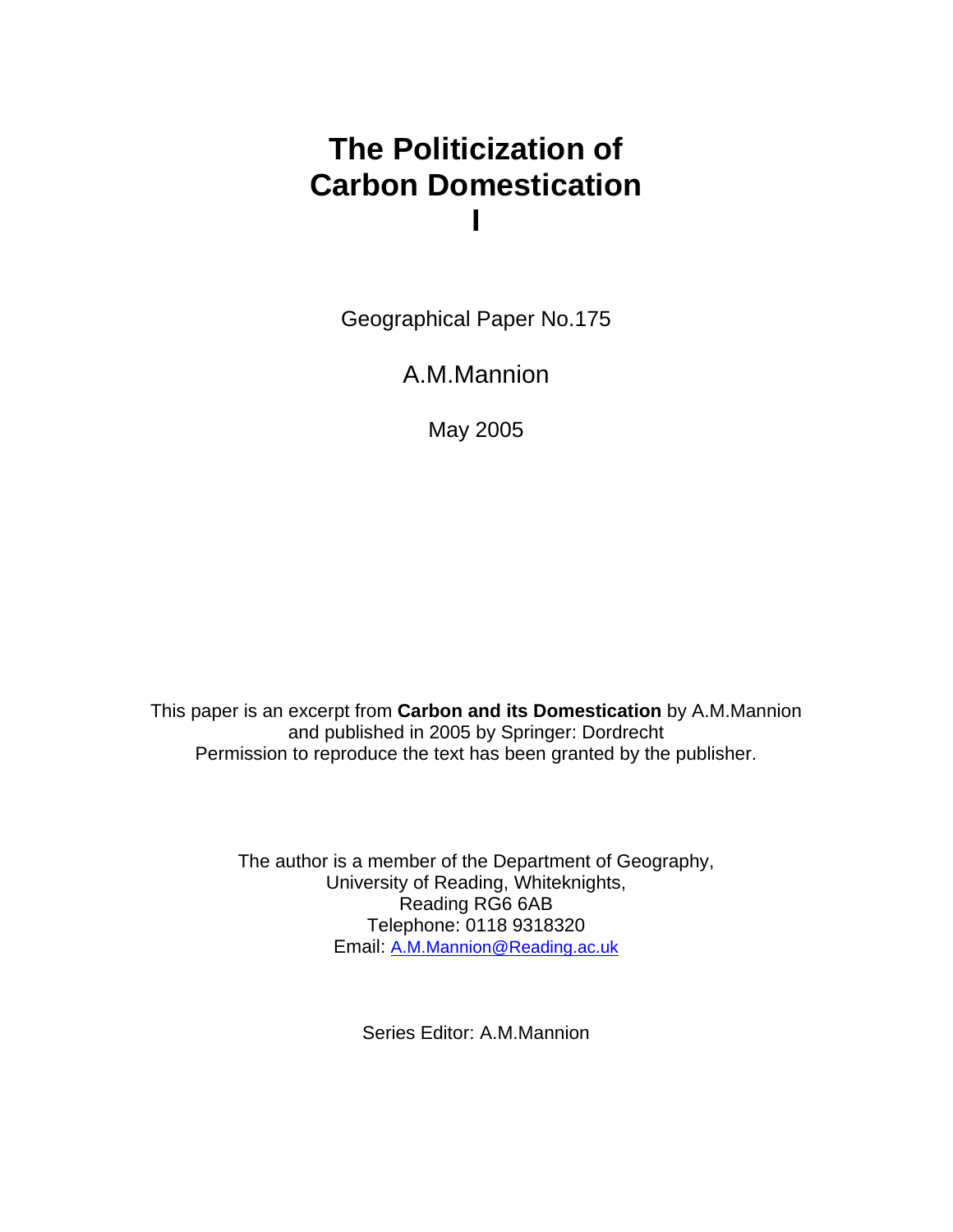#### **1 Introduction**

Carbon may be a commonly occurring element but it has an uncommon place in human and environmental history. This is because it is a central component in the vital energy transfers that facilitate the survival of all plants and animals. For organisms other than humans, the exchange of carbon with the atmosphere and between organisms involves the manufacture of food through photosynthesis, the transfer of food energy in food chains, and respiration. These functions and relationships can be described as passive insofar as the objective is maintenance and survival of the species. In contrast, for most of their history humans have sought to improve their lot by actively manipulating and harnessing carbon transfers to provide not only food energy but also fuel energy. This process can be considered as domestication (Mannion, 2005a) and it has been achieved through scientific and technological innovations. Carbon appropriation has always been political and most of politics concerns carbon! This is because resource manipulation, especially that of food, wood and fuel energy, has been strategic in the development, internal operation and international influence of any tribe, group or nation. The availability and abundance of food, wood and fuel has always conferred considerable advantage to human groups throughout prehistory and history. The command of carbon has generated and continues to generate political pre-eminence; carbon security thus tends to equate with political security, power and influence. In modern times the importance of carbonbased resources has led to institutionalization and politicization worldwide. This has occurred at national, regional and international levels. This paper and its companion (Mannion, 2005b) provide a brief survey of some of the major instruments of carbon control beginning with the establishment of the concept of national parks in the late 1800s and emphasizing the 'globalization' of carbon politics in the post World War II era. Part I considers the initiatives of the late nineteenth and early twentieth centuries using examples from North America, notably the establishment of national parks and the precedent they set for the designation of the many national parks which now exist worldwide. It also examines the international efforts of the United Nations in the wake of World War II, especially the Food and Agriculture Organization (FAO), the World Conservation Centre (IUCN), the emergence of Green politics and Green political parties, the petropolitics of the oil crisis of the late 1970s, and the development of non-governmental organizations (NGOs) between the 1960s and the 1980s. Part II (Mannion, 2005b) examines further efforts of the United Nations, notably the United Nations Environment Programme (UNEP), its environmental agency as well as the Earth Charter, international initiatives on the atmosphere and climate, the politics of biodiversity, and a synopsis on the role of trade in world carbon manipulation.

#### **1.1 Background**

While little can be stated with certainty about the carbon politics of human groups in the distant past, it is axiomatic that carbon availability, as food and wood, was a major advantage; its aquisition almost certainly featured in the development of co-operation and group consumption. As Lewin and Foley (2004) have discussed, scavenging, hunting and food sharing have loomed large in the debate about what it is to be human. The ramifications of early hominid food acquisition/sharing, especially in relation to meat, include roles in human evolution and the social organization of human groups. Indeed, food procurement was so important that it culminated in the domestication of animals and plants and the beginning of agriculture c. 10,000 years ago. Why it came about remains enigmatic but it must have been expedient politically for reasons which include population maintenance and the generation of commodities for trade.

The expansion of Europe beginning in the 1500s was undoubtedly political; power and resource acquisition underpinned a movement of people and resources that changed the world. Much of that change involved carbon appropriation as biomass resources and the exchange of crops, animals and agricultural practices. Carbon flows to Europe constituted a powerful force in European development. That there were concerns about environmental change and degradation is illustrated by the efforts of William the Conqueror (1066-1087) and his successors to enforce protection for designated 'forest'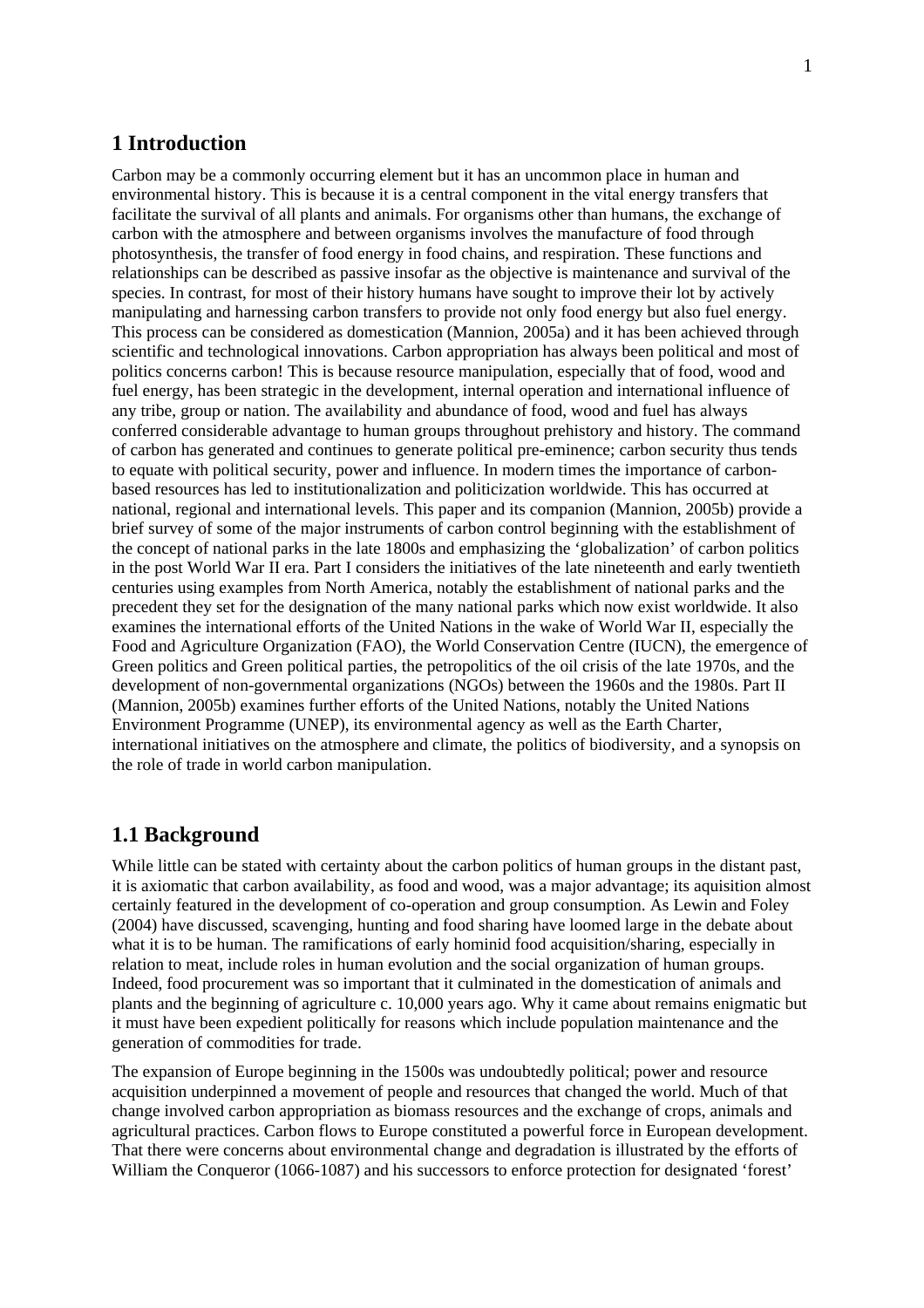land and the planting of forests by the Tudor kings. Such concerns were also voiced in the publications of the English countryman John Evelyn (1620-1706) in the mid-1600s who was also concerned about the dearth of trees. Two centuries later, John Muir (1838-1914) was extolling the virtues of Nature in North America, especially in his beloved Rocky Mountain environments. By 1872, against a backdrop of predictions of a timber famine in the USA based on rapid clearance rates in the 1800s, the first national park, that of Yellowstone, was created; by 1907 the number of forest reserves had increased to 159 (see review in Mannion, 1997). Not only did this promote conservation, and thus maintenance of the carbon store, but it also preserved the wildlife and environment for the emerging and now burgeoning industry of tourism. Similar concerns about timber resources were being aired in Britain and forest protection organizations were established in some colonies, e.g. Dehra Dun in India. Following World War I, when the increased need for wood had highlighted the dearth of forest resources, the Forestry Commission was established in 1919 to manage forests and forestry at home. Thus a policy of afforestation commenced. These developments reflect the increasing role of government, and hence of politics, in environmental management. Subsequently, national parks or their equivalent have been established worldwide and forest management at national level is now generally controlled by governments.

However, the political engagement of the modern conservation/environmental movement has more recent origins. In the years immediately following World War II two major institutions were created: the Food and Agriculture Organisation in 1945, an agency of the United Nations, and the World Conservation Union (IUCN, originally the International Union for the Protection of Nature – IUPN). Both were concerned with assessing resources, improving management practices worldwide, and monitoring change. However, it was during the 1970s that more substantial change in relation to the role of the environment as a political issue occurred. First, there was the founding of formal Green political parties in the early 1970s. Thus the environment, as a primary focus, entered mainstream politics just before the oil crisis of 1973 which highlighted the significance of so-called petropolitics, one of the many components of globalization. Second, two internationally important pressure groups came into existence: Friends of the Earth (FoE) and Greenpeace (GP), both formed in 1971 in the UK and Canada respectively.

Many non-governmental organisations (NGOs) have also been established; some are essentially lobbyists and politically activist while others are research-based organisations. The World Wide Fund for Nature (formerly known as the World Wildlife Fund) was one of the earliest NGOs to be formed. It was established in 1961, has close links with the IUCN and is based in Switzerland. Other examples include the Worldwatch Institute (WWI) and World Resources Institute (WRI); both are based in the USA. The former, founded in 1974, is another product of the growing environmental movement of the 1970s. The WRI was founded in 1982. Both are independently financed, produce publications with a statistical basis with wide appeal and have educational programmes.

#### **2.1 Initiatives 1860 to 1939**

A major reason for focussing on the history of ecosystem (carbon) management in the USA and its relationship with conservation is because it is well documented and because it reflects the farsightedness of its founding people. The transition from exploitation to management of forests and woodlands in the USA occurred relatively rapidly when compared with Europe. This is because of the speed of colonization in the early nineteenth century from east to west, not least because it was more or less contemporaneous with the advent of the railways (see Mannion 2005c) which contributed to the spread of agriculture and facilitated the transport of lumber. Certainly, the forests of the eastern seaboard suffered onslaught as initial colonization occurred and, in keeping with contemporary philosophies, this peopling was consciously or unconsciously an attempt at conquering or subjugating Nature for human advancement. Given the rapid rate of forest destruction which accompanied this wave of settlement, fears were expressed at government level about the future of the new nation's forests which were perceived primarily as economic commodities, notably as sources of much needed lumber and fuel.

Precedents were set, not with Yellowstone which is accorded the status of the first US National Park,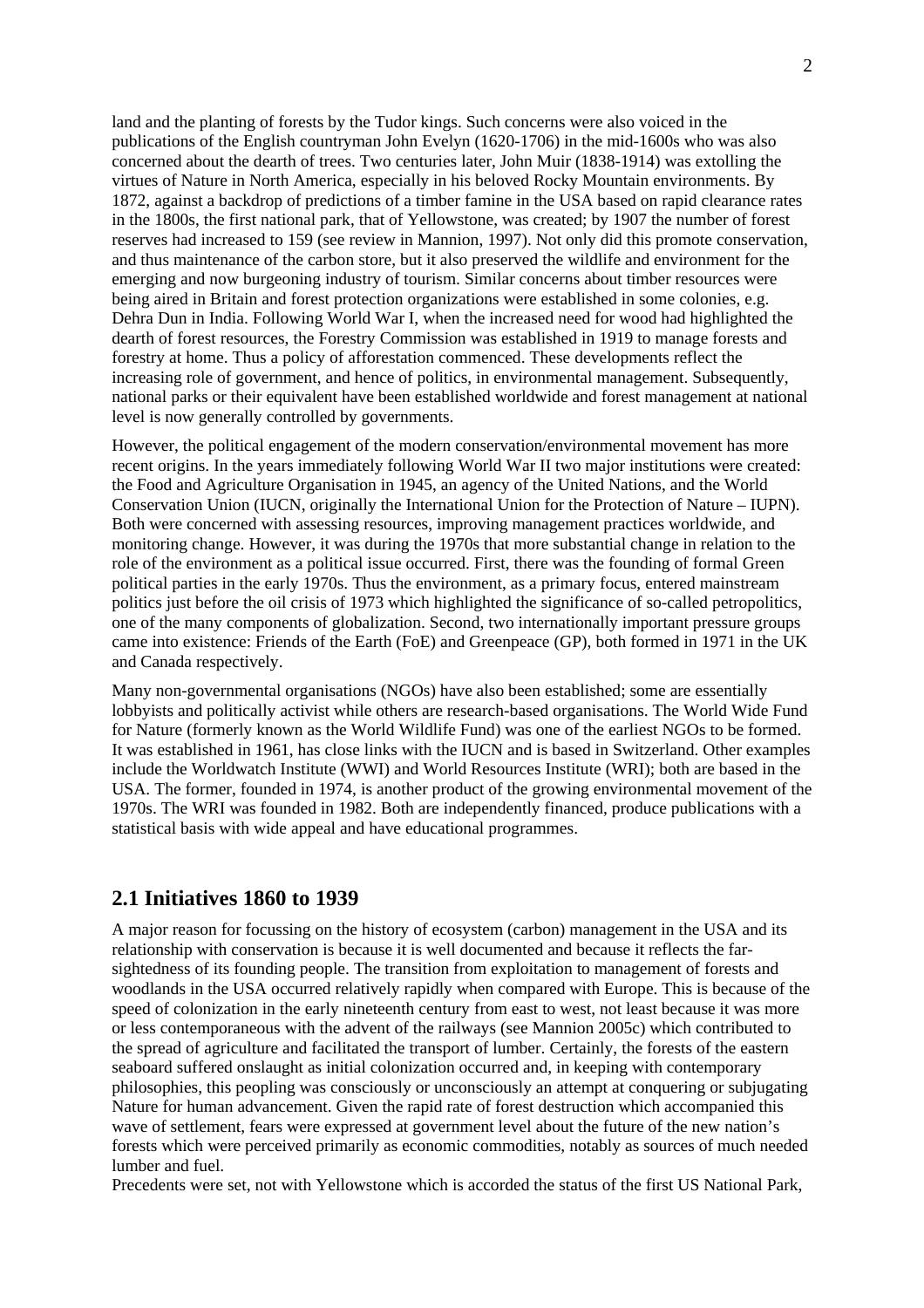but with Yosemite in California. According to Mackintosh (2000) various public figures persuaded the government to designate the area for public use. Accordingly, an act of congress, signed by President Abraham Lincoln was passed in 1864 to give the state of California control over the area; the land was to "be held for public use, resort, and recreation…..inalienable for all time". In contrast Yellowstone was designated as a national park under federal legislation because the administrative units in which it is located, Wyoming and Montana, had not yet received statehood. President Ulysses S. Grant signed the act in 1872 and some 2 million acres were "dedicated and set apart as a public park or pleasuring-ground for the benefit and enjoyment of the people". Control of the park was placed in the hands of the Secretary of State for the Interior and thus the federal system of national parks was born. Today there are 388 national parks, some of which are monuments or historic sites rather than true parks; they are administered by the National Park Service (NPS) which is a federal agency. The role of the NPS is to manage the parks, especially to preserve wildlife habitats, to ensure responsible recreation and tourism and to provide an educational resource. The NPS also manages any construction or resource extraction and engages in conservation work. In terms of carbon, perhaps the greatest role of the national parks has been the preservation of vast areas of forests by restricting farming and settlement.

Not all the public forests of the USA were or are managed by the NPS. In 1905 congress passed the Transfer Act which allowed the transfer of forest reserves from the Department of the Interior to the Department of Agriculture to create the US Forest Service. This occurred mainly through the efforts of Gifford Pinchot who became the first head of the USDA Division of Forestry. The mission of the newly formed service was stated as "In the administration of the forest reserves it must be clearly borne in mind that all land is to be devoted to its most productive use for the permanent good of the whole people; and not for the temporary benefit of individuals or companies" (reproduced from a memo from James Wilson, Secretary of Agriculture but written by Pinchot and his assistant Olmsted (Roth and Williams, 2003)). In 1907 the forest reserves were redesignated as the national forests of which there were c. 63 million acres. Pinchot and his successors inaugurated research programmes to add an additional dimension to forest management. Today, the Forest Service is responsible for 155 national forests and 20 national grasslands. Its mission is "to sustain the health, diversity, and productivity of the Nation's forests and grasslands to meet the needs of present and future generations", a mission in keeping with the concept of sustainable development (see WCED, 1987). The production of wood and wood products is a major role of the Forest Service through their management of public forests which contribute to the USA's substantial lumber industry.

*Table 1* gives the main objectives of the Forest Service. Although admirable overall in its aspirations, the Forest Service has in the past been accused of sanctioning unsustainable forest exploitation. For example, in the 1980s, the continued cutting of old growth forests in the northwest with leases being given to Japanese companies for felling and export, came in for much criticism. Nevertheless the Forest Service has achieved sustainable yields in many forests and is thus achieving a high success rate for sustainable forestry.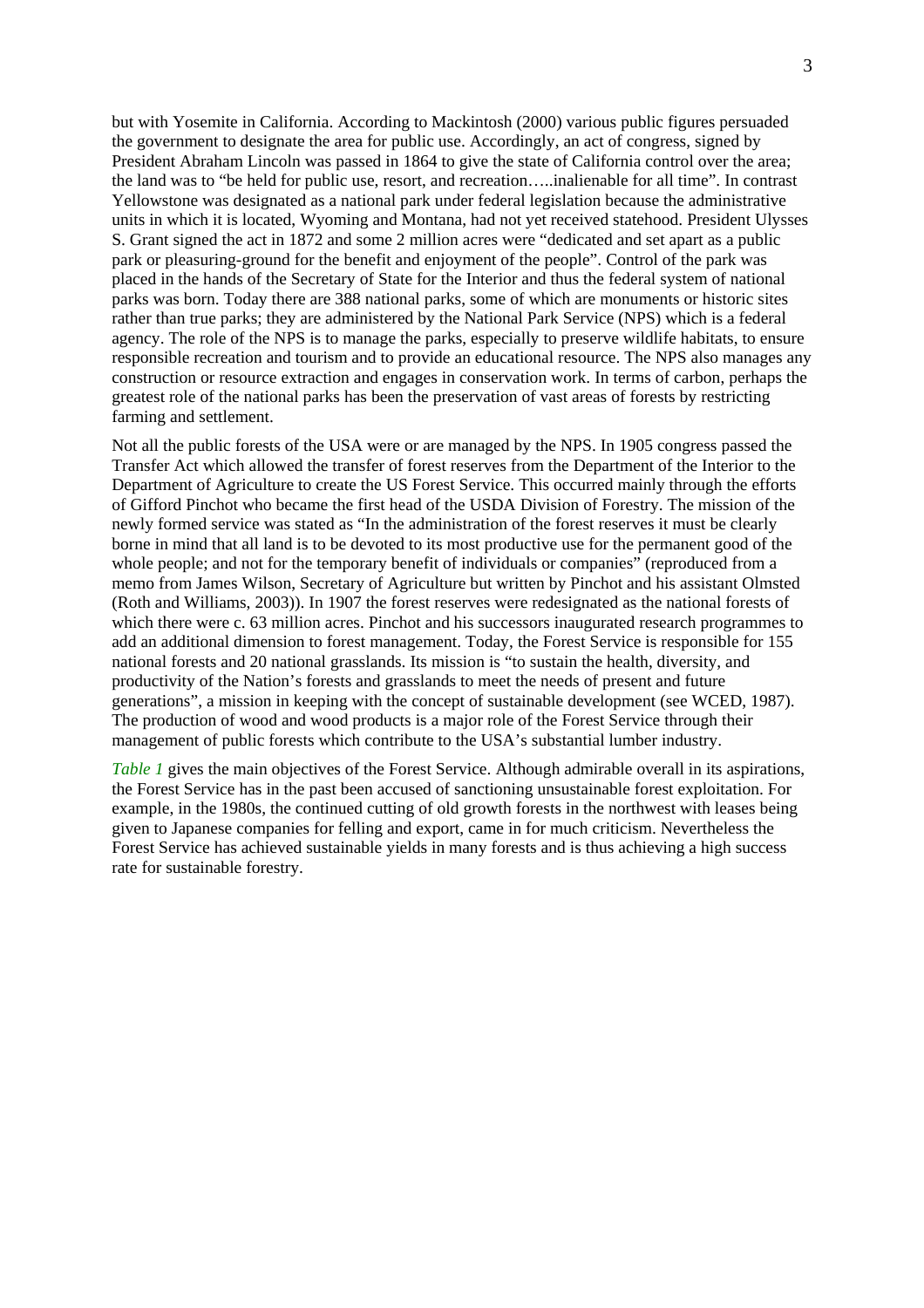#### *Table 1:* The objectives of the US Forest Service (from USDA Forest Service, 2004).

| To advocate a conservation ethic in promoting the health, productivity, diversity, and beauty of<br>forests and associated lands.                                                                           |
|-------------------------------------------------------------------------------------------------------------------------------------------------------------------------------------------------------------|
| To listen to people and to respond to their diverse needs in making decisions.                                                                                                                              |
| To protect and manage the National Forests and Grasslands so they best demonstrate the<br>sustainable multiple-use management concept.                                                                      |
| To provide technical and financial assistance to State and private forest landowners, encouraging<br>them to practice good stewardship and quality land management in meeting their specific<br>objectives. |
| To provide technical and financial assistance to cities and communities wishing to improve their<br>natural environment by planting trees and caring for their forests.                                     |
| To provide international technical assistance and scientific exchanges to sustain and enhance<br>global resources and to encourage quality land management.                                                 |
| To assist States and communities to use the forests wisely in the promotion of rural economic<br>development and a quality rural environment.                                                               |
| To develop and provide scientific and technical knowledge aimed at improving the ability to<br>protect, manage, and use forests and rangelands.                                                             |
| का पत्र तरह पत्र होता है। उन्होंने का सामान के लिए सामान करता है। उन्होंने का सामान करता है। उन्होंने का सामान                                                                                              |

To provide work, training, and education to the unemployed, underemployed, elderly, youth, and disadvantaged in pursuit of the Forest Service mission.

Canada's Forest Service (CFS) has a similar history. It was established before the European settlers could inflict irreversible damage on the nation's vast forest reserve. From c. 1780 uncontrolled logging took place, beginning in the Atlantic Provinces as waves of settlers arrived and carved out farms; by the mid 1800s logging was making inroads into the forests of the pacific coast. Concerns about this and the ravages of forest fires resulted in legislation at local and province level to control fires and by 1899 a federal approach was adopted with the formation of the Dominion Forest Branch, the forerunner of the Canadian Forest Service. Its objectives were "conservation and propagation through fire fighting, tree planting and forest reserves" (Canadian Forest Service, 2004). Today the CFS considers itself to be a leader of global forest sustainability, a role which reflects not only the importance of forests to Canada's economy but its prominence in research and its willingness to cooperate with external bodies. Canada houses c. 10 per cent of the world's forests and is thus a major carbon store. It is the world's largest exporter of wood and wood products and this sector is the greatest source of Canada's external income. The mission of the CFS is "To promote the sustainable development of Canada's forests and the competitiveness of the Canadian forest sector for the wellbeing of present and future generations of Canadians". Like its US counterpart the CFS engages in conservation, restoration, afforestation, education, recreation, research, and forest technology.

Given that wood was such an important resource throughout the history of the UK, it is surprising that formalised control or investigation into forests and forestry did not begin until the early twentieth century. Indeed, this did not begin in the UK but in India where concerns were expressed about declining forests and associated landscape change. So great was this concern that the Indian Forest Service was founded in 1864 and the first Forest Research Institute was established at Dehra Dun in 1906. Subsequently courses on forestry were established at Oxford University with the establishment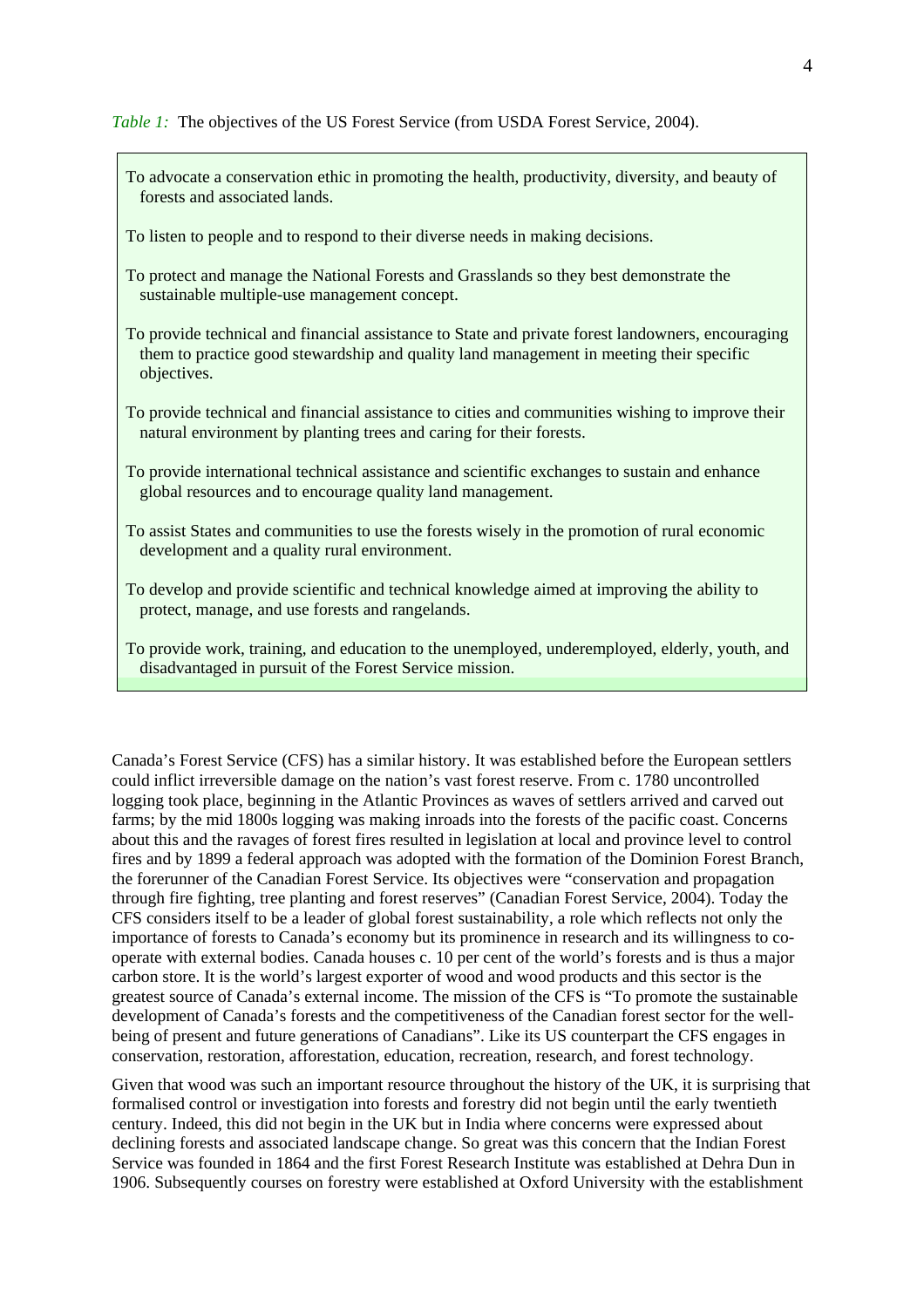of the Institute of Forestry. However, during the years of World War I the paucity of national wood resources were highlighted and the need for institutionalised control of forests became evident. In 1919 the Forestry Act was approved by parliament and so the Forestry Commission was set up. Its objectives focussed on promoting forestry, developing afforestation, producing timber and making grants to private landowners for forestry enterprise (Forestry Commission, 2004a). Its mission was to "rebuild and maintain a strategic timber reserve". Limited resources only allowed the purchase of land in marginal upland areas for afforestation and the facility to offer grants to individuals for 25 per cent of the costs of tree planting. However, by 1929 some 600,000 acres were being managed in 152 forests and 138,000 acres had been planted, with a further 54,000 acres having been planted in the private sector using grant aid.

By 1934 the total acreage had reached 900,000 and almost doubled again by 1970. In the intervening period forests were heavily exploited during the years of World War II. Thereafter the Forestry Commission acquired derelict and depleted woodlands nationwide to continue to improve the UK's forest resources with an additional impetus deriving from tax incentives available to the private sector. Although commendable, the FC's work attracted criticism. First, there was reliance on conifers, especially alien species such as Sitka spruce, Norway spruce and lodgepole pine, which were planted in vast monocultural stands. This is far from being in character with the UK's native mixed woodlands but the relatively fast-growing conifers provided a harvest within 25 to 30 years. Moreover, in both positive and negative terms these conifers will grow well in inhospitable terrain; the positive aspect is the capacity to produce a crop from land which has little productive value in the conventional sense but the negative aspect is the loss of habitats to afforestation and thus the loss of wildlife habitats such as peatlands. Here, one store of carbon is sacrificed by drainage to produce another store of carbon! More recently, the Forestry Commission has broadened its remit. It now actively plants hardwoods, encourages practices that favour wildlife, engages in recreational and educational activities and has a research programme. *Table 2* gives data on forest type and extent of Forestry Commission land. The Forestry Commission is responsible for contributing to the rebuilding of the UK's forest resource and thus its carbon store; there is now considerably more carbon in UK forests than in 1919.

| <b>Forestry Commission Land</b>     | <b>Conifers</b><br>$\mathbf{x}$ 10 <sup>3</sup> ha | <b>Broadleaves</b><br>$\mathbf{x}$ 10 <sup>3</sup> ha | <b>Total Woodland</b><br>$\mathbf{x}$ 10 <sup>3</sup> ha |
|-------------------------------------|----------------------------------------------------|-------------------------------------------------------|----------------------------------------------------------|
| England                             | 154                                                | 52                                                    | 206                                                      |
| Wales                               | 98                                                 | 11                                                    | 110                                                      |
| Scotland                            | 440                                                | 25                                                    | 781                                                      |
| <b>Non Forestry Commission Land</b> |                                                    |                                                       |                                                          |
| England                             | 217                                                | 693                                                   | 910                                                      |
| Scotland                            | 64                                                 | 112                                                   | 176                                                      |
| Wales                               | 611                                                | 254                                                   | 865                                                      |
| <b>Total UK Woodland</b>            | 1583                                               | 1148                                                  | 2731                                                     |

*Table 2:* Data on UK forests in 2004 (from the Forestry Commission, 2004b).

While the beginning of the National Park movement in the USA and the establishment of the Forestry Commission in the UK are examples of primarily national institutions, the 1930s witnessed the beginning of international organizations. The International Council for Science (ICSU) was founded in 1931 and was one of the first international NGOs. Its objective was, and remains, the promotion of scientific activity and collaboration internationally for the benefit of society (see ICSU, 2004). Its current mission statement is given in *Table 3*. In relation to the politicization/institutionalization of carbon the ICSU has instigated global initiatives (often with scientific partners) and acts, on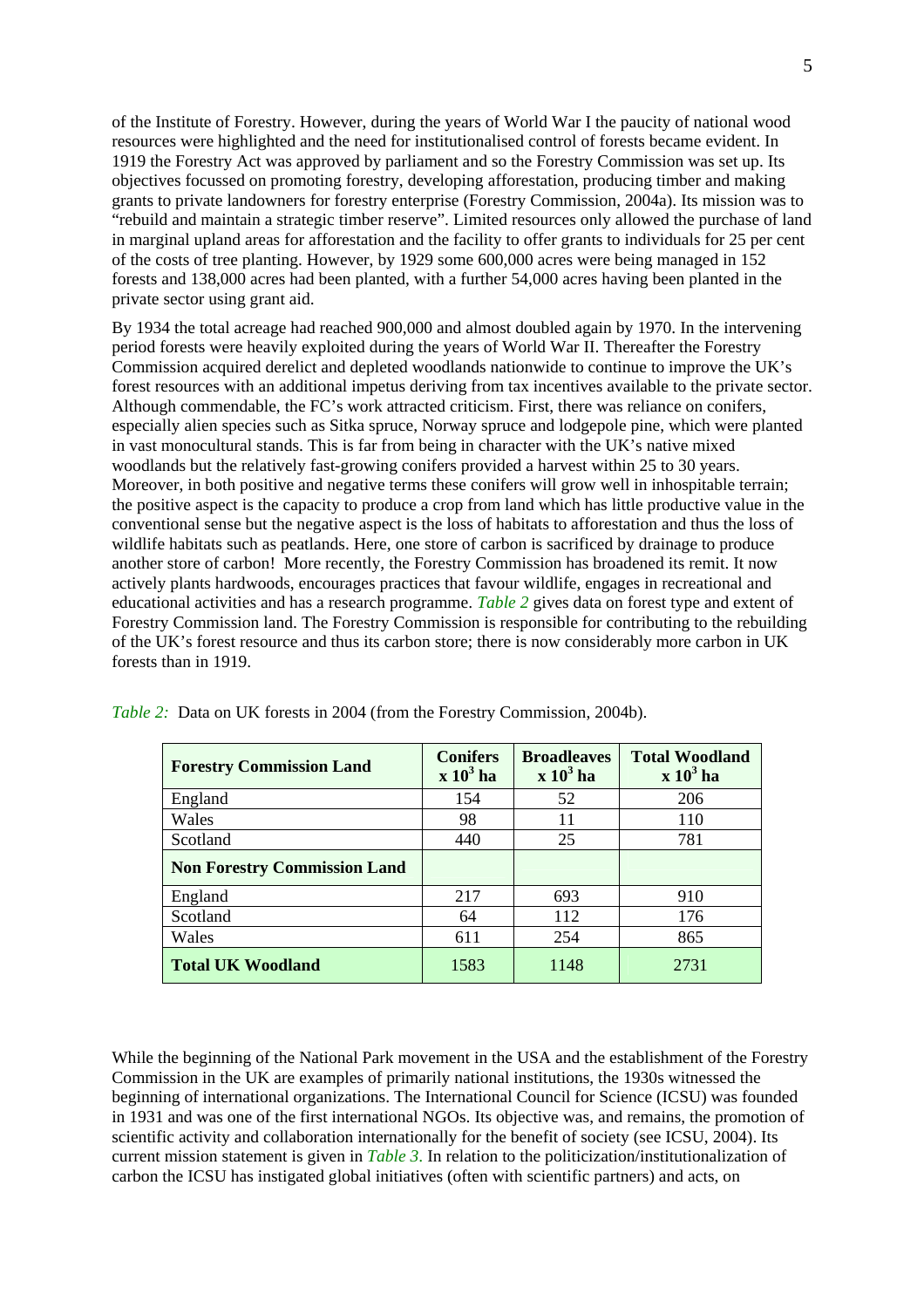invitation, as scientific adviser to the UN and its international conferences which focus on environment. This focus is reflected in its past and current projects such as the International Biological Programme (IBP) which was in operation between 1964 and 1974. Current projects include the International Geosphere-Biosphere Programme (IGBP), the World Climate Research Programme (WCRP), DIVERSITAS which is an integrated programme of biodiversity science and the International Human Dimensions Programme on Global Environmental Change (IHDP). Brief details are given in *Figure 1*.

*Table 3:* The ICSU mission statement (from ICSU, 2004).

In order to strengthen international science for the benefit of society, ICSU mobilizes the knowledge and resources of the international science community to:

Identify and address major issues of importance to science and society.

Facilitate interaction amongst scientists across all disciplines and from all countries.

Promote the participation of all scientists—regardless of race, citizenship, language, political stance, or gender—in the international scientific endeavour.

Provide independent, authoritative advice to stimulate constructive dialogue between the scientific community and governments, civil society, and the private sector.



*Figure1:* Programmes of the ICSU (from ICSU, 2004).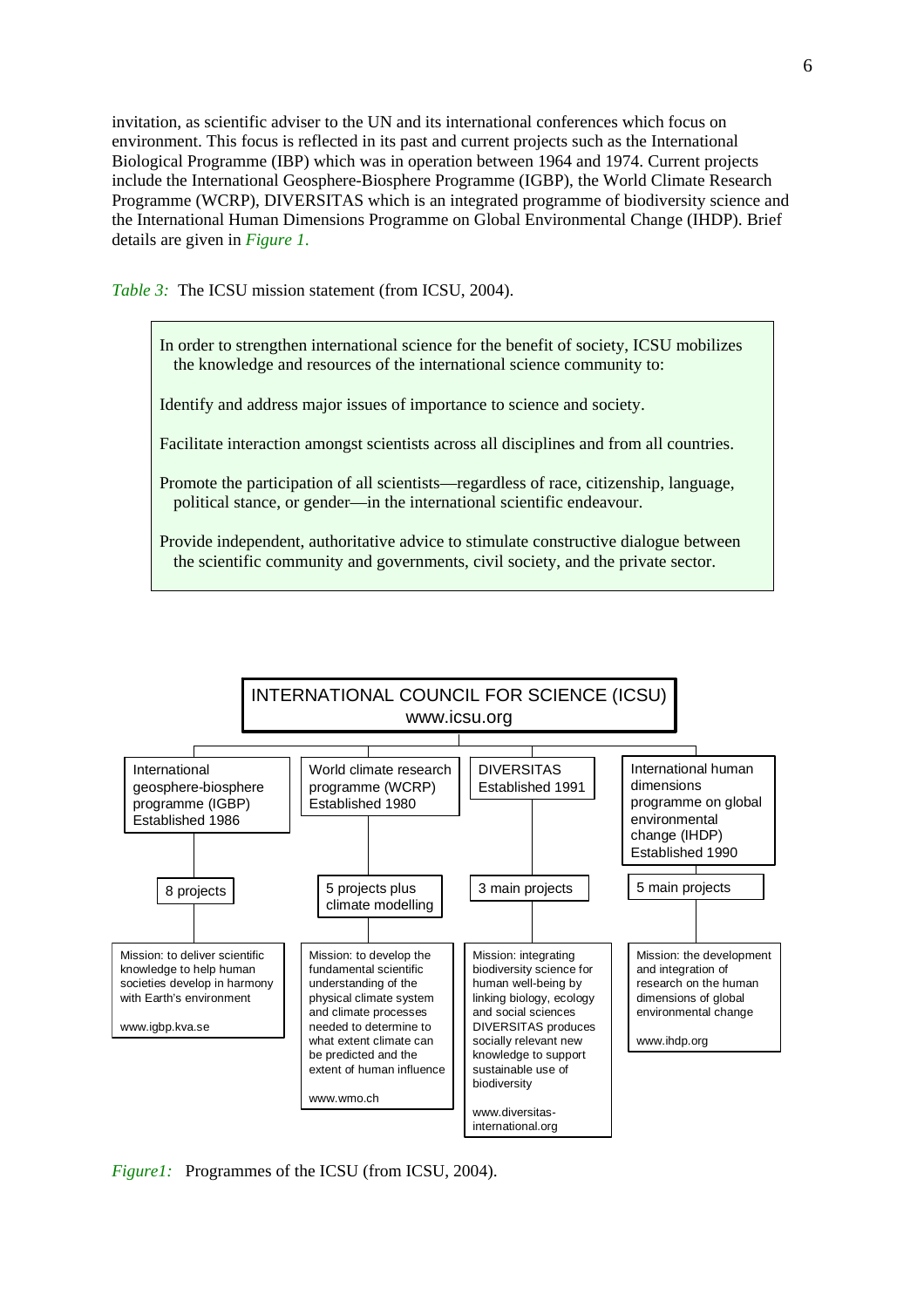The IGBP was established in 1986 and is an ongoing project with the objective of understanding the dynamics, i.e. the related physics, chemistry and biology, of the biosphere. It currently comprises eight linked projects with six focusing on the ocean, land and atmosphere and two dealing with the temporal element of global change. The WCRP focuses on the dynamics of the climate system and climatic change, including human-induced change. DIVERSITAS comprises three main projects which focus on the assessment and monitoring of biodiversity, the examination of ecosystem services and the formulation of strategies for accommodating sustainable biodiversity use and development. The aim of the IHDP is to describe, analyse and understand the human dimensions of global environmental change through research, capacity building and networking.

### **2.2 Initiatives 1945 to the early 1970s**

In the years immediately after World War II, a political form of globalization was started with the formation of the United Nations to maintain world peace and to encourage international co-operation. At the same time came recognition that famine, hunger and poor nutrition were widespread and that the world's flora and fauna were disappearing at an alarming rate. To counter these trends at international level, the Food and Agriculture Organization (FAO) and the International Union for the Protection of Nature (IUPN), now the World Conservation Union (IUCN), were established.

The Food and Agriculture Organization emerged from discussions in 1943 which involved 44 governments. The new agency was inaugurated in 1945 as an organ of the newly created United Nations and in 1951 its headquarters were moved to Rome. The FAO's stated policy is "to raise levels of nutrition and standards of living, to improve agricultural productivity, and to better the condition of rural populations" (FAO, 2004). It operates "by leading international efforts to defeat hunger. Serving both developed and developing countries, FAO acts as a neutral forum where all nations meet as equals to negotiate agreements and debate policy. FAO is also a source of knowledge and information. We help developing countries and countries in transition modernize and improve agriculture, forestry and fisheries practices and ensure good nutrition for all. Since our founding in 1945, we have focused special attention on developing rural areas, home to 70 percent of the world's poor and hungry people". These objectives are achieved through education programmes, ensuring that information about best practice and policy is disseminated, by providing a vehicle for information exchange and ensuring that knowledge is passed to farmers. FAO has been responsible for many highprofile international conferences, such as the World Food Summit in 1996, and codes of practice, such as the *Codex alimentarius*, which set international food standards in 1962. FAO espouses the concept of sustainable development (see WCMC, 1987) and fosters good practice in agriculture, fisheries and forestry. It keeps valuable statistics and provides technical assistance in the field as well as educational programmes in the field. FAO also promotes safety in food production and involves itself in international legislation, e.g. pesticide regulation and the use of genetically-modified crops etc.

The IUCN – the World Conservation Centre – originated from an international conference at Fontainbleu, France, in 1948. It was originally named the International Union for the Protection of Nature (IUPN); in 1956 it became the Union for the Conservation of Nature and Natural Resources (IUCN) and in 1990 it was renamed the IUCN – the World Conservation Centre (IUCN, 2004). Its mission is "to influence*,* encourage and assist societies throughout the world to conserve the integrity and diversity of nature and to ensure that any use of natural resources is equitable and ecologically sustainable". Thus the IUCN's objectives combine conservation with the recognition that many people depend on natural resources for their livelihoods. Finance comes from five sources: Government aid agencies, voluntary contributions e.g. from the World Wildlife Fund (WWF, see Section 2.5) and the US Department of State, bilateral contributions e.g. the Spanish Ministry of Environment and the UK's Department for International Development, multilateral contributions e.g. the Asian Development Bank and the European Union, and foundations such as the Ford Foundation (USA). The IUCN has an international membership comprising members from 140 countries. It is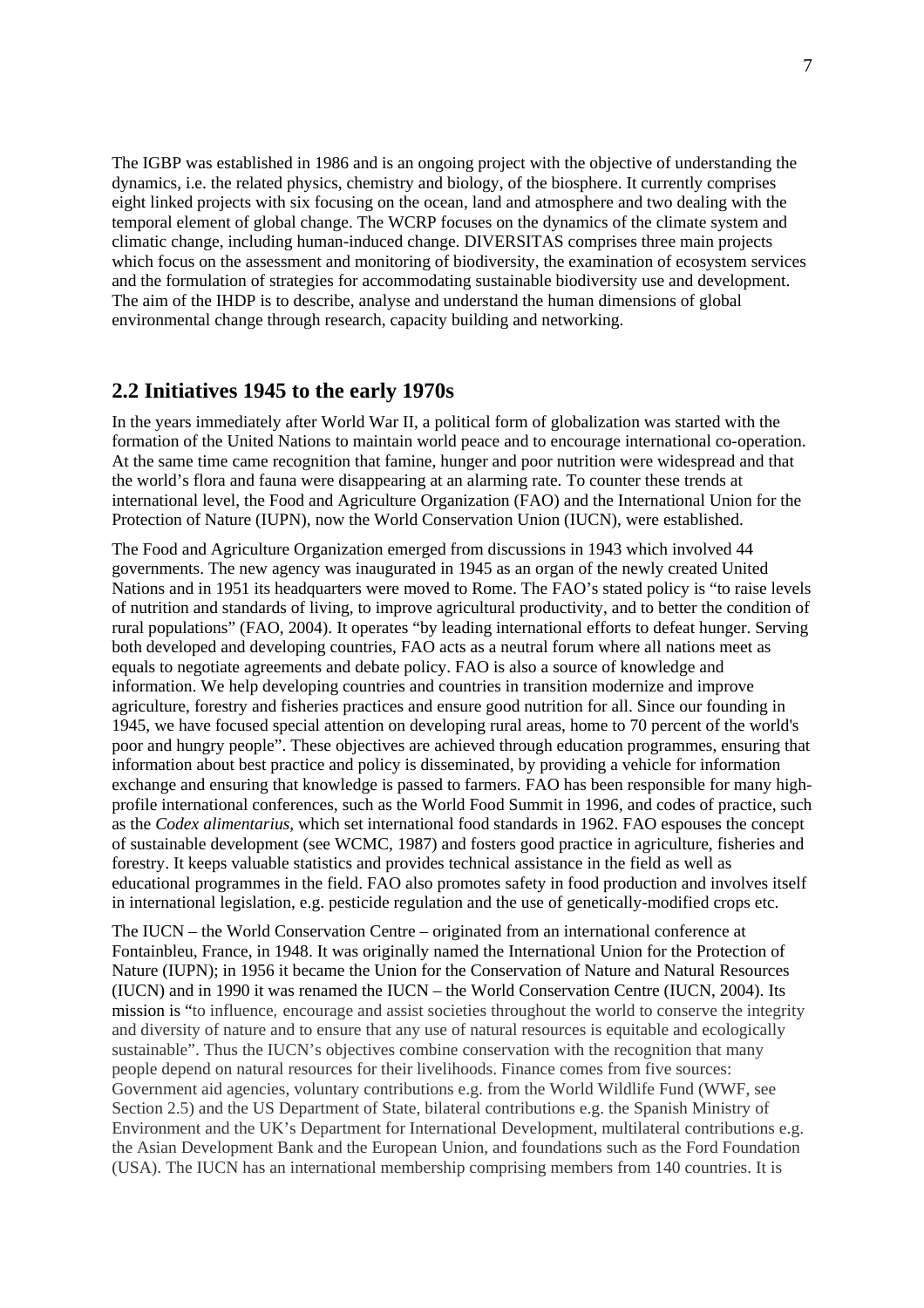A World Conservation Congress is held every three years at which the organisation's policy and programme are decided. The practical programme is the responsibility of six commissions which comprise expert volunteers as well as IUCN staff. Details of the commissions are given in *Table 4* and reflect the diverse range of activity which characterizes the IUCN. Each commission provides guidance, knowledge of conservation matters, policy and technical advice. National, regional offices administer field projects of which some 500 projects are in operation worldwide. This broad remit incorporates what the IUCN describes as a 'green web' to facilitate partnerships, the dissemination of knowledge, innovation and action.

**Commission** Role **Role** Species Survival Commission (SSC) 7000 members advise on technical components of species conservation and draw attention to threatened species. World Commission on Protected Areas (WCPA) 1300 members promote the establishment of a network of sites representing terrestrial and marine protected areas worldwide. Commission on Environmental Law (CEL) 800 members formulate new legal concepts and instruments and encourage societies to devise and apply environmental laws. IUCN Commission on Education and Communication (CEC) 600 members promote the use of communication and education for conservation purposes, including the empowerment of communities through knowledge acquisition. Commission on Environment, Economic and Social Policy (CEESP) 500 members provide advice on social and economic factors which affect natural resource use and advise on sustainable resource use. Commission on Ecosystem Management (CEM) 400 members provide guidance on integrated ecosystem approaches to ecosystem management.

*Table 4:* The commissions of the IUCN (based on IUCN, 2004).

The IUCN also stimulated international legislation to curtail trade in endangered species. The outline proposal for the Convention on International Trade in Endangered Species of Wild Fauna and Flora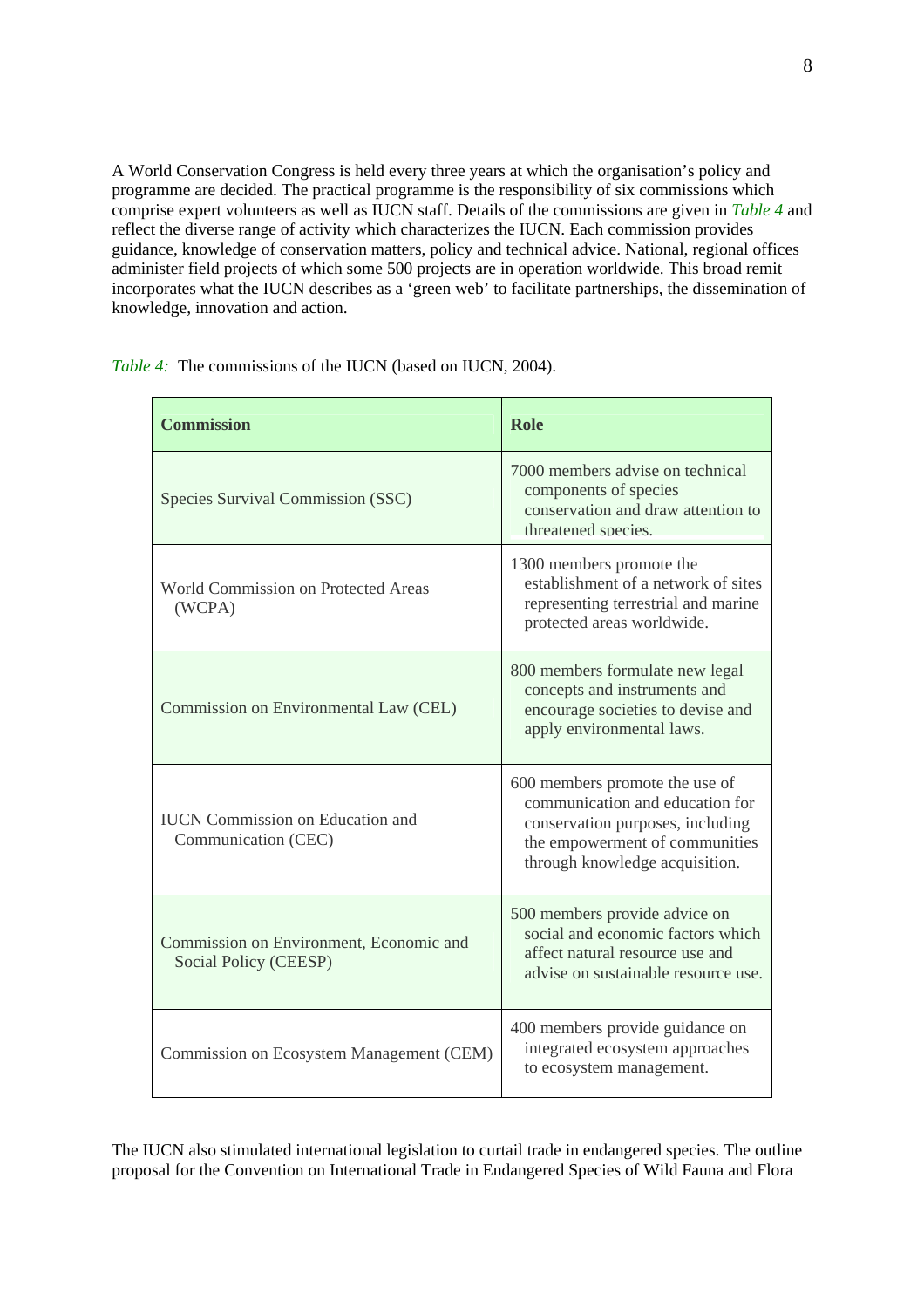(CITES) was established at a meeting of IUCN members in 1963. Following lengthy deliberations the text was finally agreed in 1973 and CITES came into force in 1975. According to CITES (2004), the convention is an international but voluntary agreement between Governments to ensure that trade in specimens of wild animals and plants does not threaten their survival. The convention operates through the provision of licenses for specimens of selected species before they can be traded, i.e. imported, exported or re-exported. The species safeguarded by CITES are listed in three appendices which reflect the degree of protection needed. Appendix I includes species threatened with extinction. Trade is permitted only in exceptional circumstances; Appendix II includes species not necessarily threatened with extinction, but in which trade must be controlled in order not to compromise their survival; and Appendix III contains species which are protected in at least one country and for which other CITES Parties have been asked for assistance. The IUCN and UNEP-WCMC (see below) continue to have an input to CITES, including international conferences and the updating of appendices.

Linked with the IUCN and the International Wildfowl Research Bureau (IWRB), that was founded in 1954, is the Ramsar Convention on Wetlands. This was an international agreement signed in Ramsar, Iran, in 1971 following an international conference on wetlands. The convention came into operation in 1975 and its business is handled by the Ramsar Bureau based in Switzerland. Ramsar was the first multinational convention and is the sole convention to address a specific ecosystem type. It provides the framework for national action and international cooperation for the conservation and wise use of wetlands and their resources. Originally signed by 18 countries, there are currently 142 Contracting Parties to the Convention, with 1398 wetland sites, totalling 122.8 million hectares, designated for inclusion in the Ramsar List of Wetlands of International Importance. Its mission is given below (see Ramsar, 2004).

The Ramsar Convention's mission is the conservation and wise use of all wetlands through local, regional and national actions and international cooperation, as a contribution towards achieving sustainable development throughout the world

The IUCN also helped to establish the World Conservation Monitoring Centre (WCMC) which originated as an office of IUCN in 1979 in Cambridge, UK, to monitor endangered species. In 1988 this was formally established as the WCMC by the IUCN, WWF and UNEP. In 2000 it became an integral part of UNEP as its vehicle for biodiversity assessment and policy implementation; it is an important intergovernmental environmental organisation (see UNEP-WCMC, 2004). UNEP-WCMC has five major roles. It assesses and analyses global biodiversity, determines trends and threats to biodiversity and informs relevant government bodies and non-governmental organizations. It provides support for policy, action plans and agreements at national and international levels as well as facilitation of conservation through the provision of expertise and information. It also makes information widely available and encourages information sharing through networks etc.

#### **2.3 Green politics**

The 1960s and 1970s were decades of considerable importance for so-called green politics. This was a period of growing awareness about environmental issues and a period of political activism generally, especially by student bodies in the developed world. Support for the environment, a major component of carbon politics, led to the formation of political parties which focussed on the environment as a central theme. Mainstream green parties adopt principles called the four pillars. These are: ecology (ecological sustainability), justice (social responsibility), democracy (appropriate decision-making) and peace (non violence). Such parties promoted themselves as alternatives to mainstream political parties in New Zealand, Australia, Canada, UK and Germany. At the same time many mainstream political parties began to adopt 'green issues' in their manifestos. What follows is an introduction to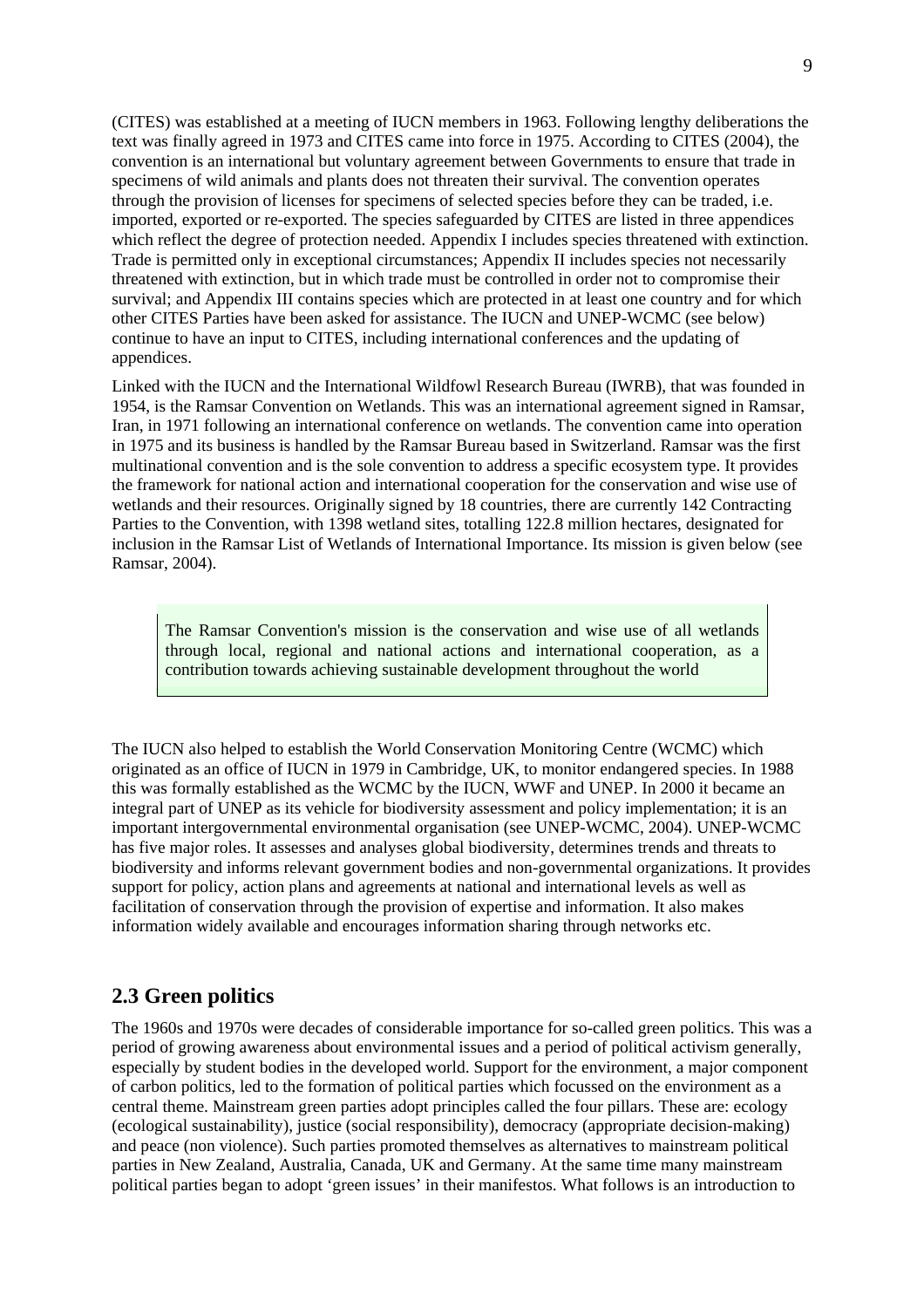the Green parties and does not include, due to limitations of space, reference to the 'green' aspects of established political parties.

Several green parties were founded in 1972. These included the United Tasmania Group which formed in Hobart, Australia and the Small Party which formed in the Atlantic provinces of Canada. The first national green party, the Values Party, was inaugurated in May 1972 in Wellington, New Zealand and that in the UK was founded in 1973 with the title of People. It was subsequently renamed as the Ecology Party and in 1985 it became the Green Party. It was the first national green party in Europe though it was the German Green Party which first adopted the word 'green' when it was formed in 1980 as '*Die Grünen'*. The Green party in the USA is a relative newcomer having been founded in 2001 from the older Association of State Green Parties which was established in 1996. There are many other green parties worldwide as listed by Global Greens (2004). Some examples are given in *Table 5*.

National green parties are also linked in federations, such as the European Federation of Green Parties, and participate in international conferences. These are called 'global gatherings', the first of which was in Canberra in 2001 when a 'green charter' was established. Their tenets are all based on the four pillars (see above) but the principles in each manifesto vary. For example the US Green Party lists ten values: grassroots democracy, social justice and equal opportunity**,** ecological wisdom, nonviolence, decentralization, community-based economics and economic justice, feminism and gender equality, respect for diversity, personal and global responsibility, and future focus and sustainability. These values reflect equality amongst people and respect for environment.

| <b>Country</b> | <b>Party Name</b>                 | <b>Date</b><br><b>Founded</b> | <b>Comments</b>                                                        |
|----------------|-----------------------------------|-------------------------------|------------------------------------------------------------------------|
| Japan          | Rainbow & Greens                  | 1999                          | 138 politicians in local<br>government                                 |
| Mongolia       | Mongolian Green Party             | 1990                          | 6000 members; has been in<br>coalition with governing party            |
| Somalia        | Somalia Green Party               | 1990                          |                                                                        |
| Benin          | Les Verts du Benin                | ?                             |                                                                        |
| Taiwan         | Green Party Taiwan                | 1996                          | Has representatives in National<br>Assembly                            |
| Bulgaria       | <b>Bulgarian Green Party</b>      | 1989                          | Has representatives in National<br>Assembly                            |
| Malta          | Alternattiva Demokratika<br>Malta | Late 1980s                    | Strong in European Union<br>elections                                  |
| Belgium        | Ecolo Groen                       | 1980                          | First green party to have<br>members elected to national<br>parliament |

*Table 5:* Examples of green parties

| (based on Global Greens, 2004, and European Green Parties, 2004). |  |  |
|-------------------------------------------------------------------|--|--|
|-------------------------------------------------------------------|--|--|

As discussed by Burchell (2002) some green parties have participated in national politics through direct election to national parliaments or assemblies or through the forging of coalitions with traditional political parties. The best known example of the latter is that of the German Green Party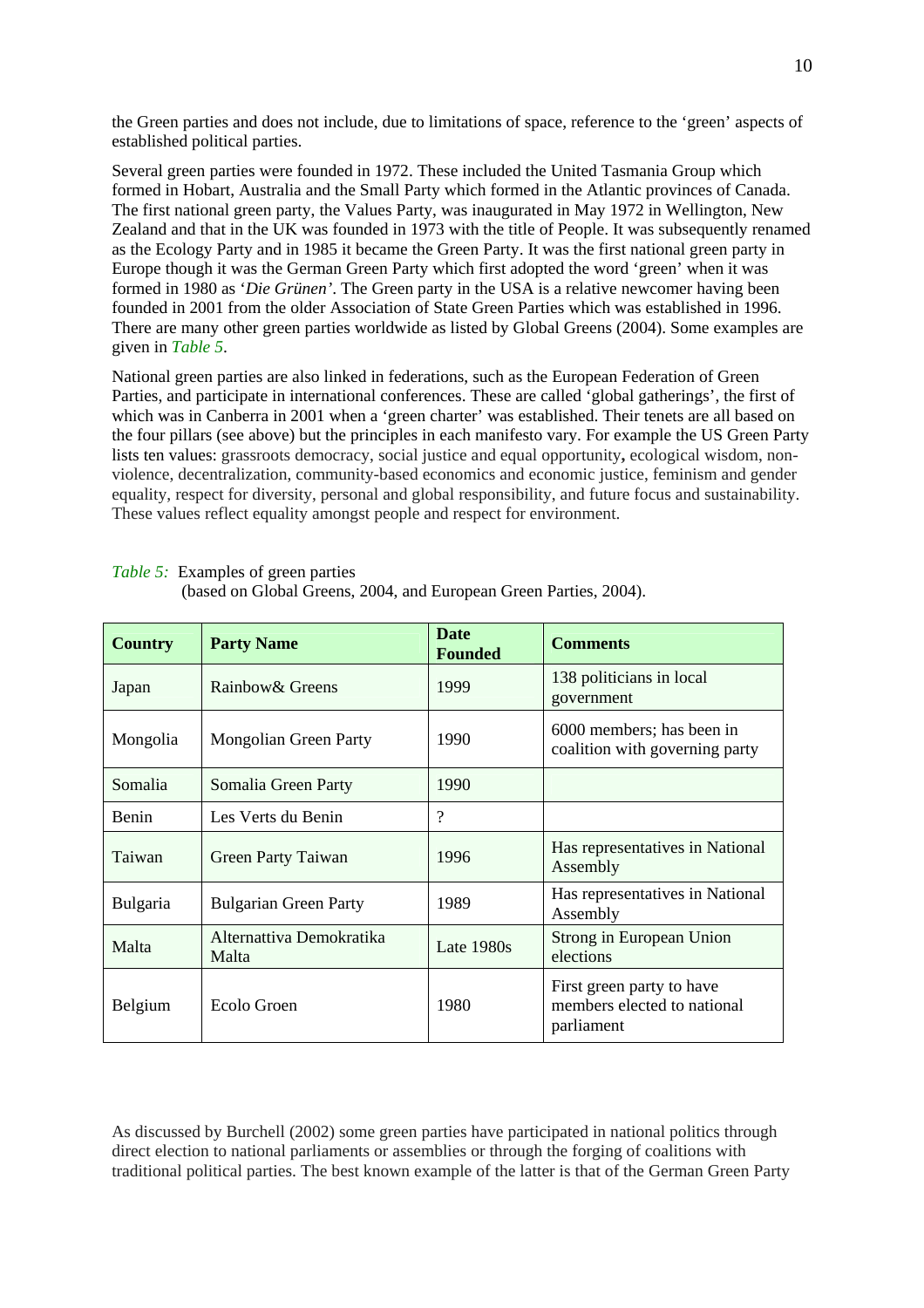which was founded in 1983 and which has been allied with the Social Democratic Society. This alliance was instrumental in the government's decision to end reliance on nuclear power. Both green parties of Belgium (Groen and Ecolo) and the Green Party of Finland have taken part in national government. Currently (2004), there are 169 members of European national parliaments who represent green parties and 33 Green MEPs out of a possible total of 624 members in the European Union parliament (European Green Parties, 2004). Greater success has been achieved in local politics but overall green influence is increasing, not least through campaigning, lobbying and setting agendas which influence the green components of traditional parties. It has been argued that implementation of sustainable practices is most important at local level (O'Riordan, 2004) and thus Green politicians may play a vital role in these 'grassroots' constituencies with which they are most familiar given that most green parties originated at local level.

### **2.4 Petropolitics and oil crises**

Petropolitics is concerned with the interplay between politics and oil/petroleum. It is thus an aspect of politics concerned almost entirely with carbon. The term was coined in the early 1970s when a major international oil crisis occurred and which highlighted the close, almost perilous, relationship between oil availability and international politics. The ownership of oil deposits confers power and advantage in an oil-fuelled world; lack of it confers disadvantage. Since oil is necessary for industrial/economic development it becomes a direct political instrument. The other factors to which oil is related, such as war, climate and poverty, also contribute to petropolitics. Indeed, the issue of global climatic change has rapidly developed a focus in international politics, as discussed in Mannion (2005b). According to Wikipedia (2004), four distinct oil crises can be identified as summarized below.

In 1973 the Arab members of the Organization of Petroleum Exporting Countries (OPEC) decided to discontinue oil exports to nations which supported Israel in its conflict with Egypt, i.e. the Yom Kippur War. Such nations included the USA and much of Western Europe. To counteract the falling value of the dollar, following devaluation and as a show of strength, OPEC members also caused the price of oil to rise dramatically to four times its 1970 value. Many OPEC nations also resented the influence of multinational companies, many based in the USA, Japan and Western Europe, over their resources and indeed OPEC itself was formed to provide a united front against such exploitation. Thus OPEC nations wielded considerable advantage over industrialized nations requiring oil imports. The effects were substantial, including inflation, job losses, fuel shortages and significant declines in share prices on stock markets. Petrol/gasoline was rationed in some countries and people were forced to queue to purchase it. The immediate crisis was short lived and following the Washington Conference in March 1974 OPEC members lifted the embargo. They too needed income. The effects were, however, longer term through inflation and unemployment with some positive aspects involving the instigation of research into alternative fuels and fuel efficiency. Since the mid-1970s, OPEC's influence has declined; this is partly due to internal disagreements and partly because new oil producers have emerged.

Several more recent oil crises have occurred which have had notable economic and political effects. In 1979 the change of government in Iran following the overthrow of the Shah and the installation of a theocratic Islamic government resulted in a deliberate reduction in oil production. Oil shortages once again occurred in the USA. Eventually price controls on oil were removed by the US government. Oil production from Iran and Iraq was also curtailed in 1980 due to the Iran – Iraq war and this too served to increase world oil prices. Yet another crisis occurred in 1990 because of the invasion of Kuwait by Iraq which triggered the Gulf War. A coalition led by the USA ensured that the war was short lived but oil prices rose due to fears of shortages not least because of the deliberate release of 11 million barrels of oil into the Persian Gulf and the deliberate firing of some 700 Kuwaiti oil wells as an act of sabotage or ecoterrorism (see Mannion, 2002 for details of the environmental impact).

Another oil crisis is occurring at present; once again this is the direct result of conflict due to the Iraq war of 2003 and subsequent unrest in Iraq which involves sabotage of oil pipelines etc. Oil prices have risen dramatically as oil output from Iraq has dropped and fears of wider sabotage of oil installations in the Middle East have intensified. Other factors have also conspired to cause rising oil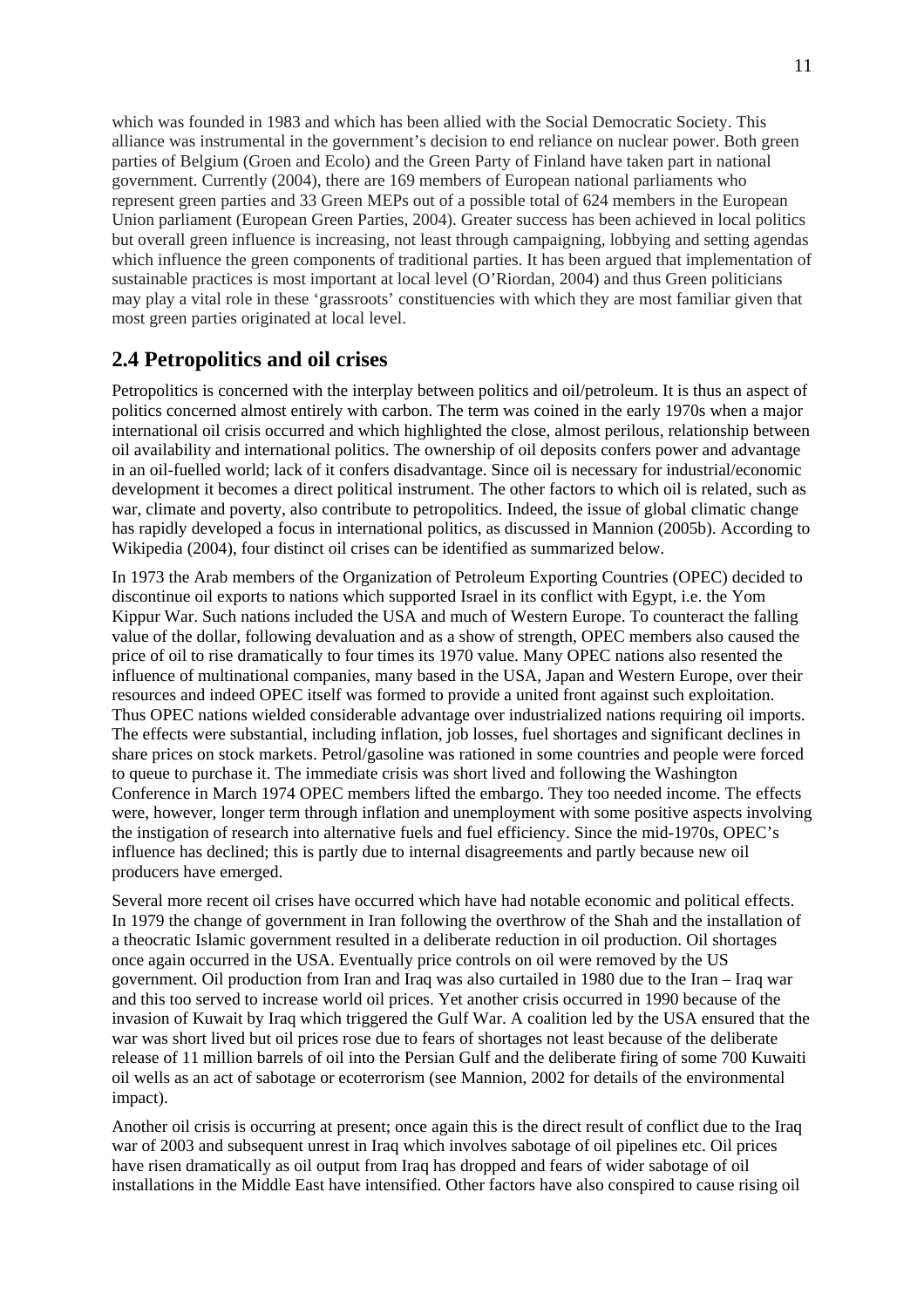prices which have exceeded \$55 per barrel at times. These include increasing demands by industrializing nations, especially China and India, hurricane damage in oil-producing Caribbean nations, and social unrest in oil-producers in West Africa e.g. Equatorial Guinea. The impact has been considerable, including rising inflation and cost-of-living indices caused by increased costs of production and transport of goods and food. Petrol/gasoline prices for individual motorists are also at an all-time high. This crisis is ongoing.

The problems that fluctuating oil supplies generate at scales from the international to the local or individual person are well exemplified by the situations referred to above. In the event of a true shortage of oil as geological reserves are depleted, an inevitability sometime in the future (predictions vary widely), the crises of the past provide some indication of the impact on economic activity that such shortages would provoke if alternative energy sources were not to be available.

#### **2.5 NGOs**

Government or government-sponsored institutions have not been the only influences on carbon and its worldwide flows. Since the end of World War II many non-governmental organisations (NGOs) with environmental and holistic (involving a combination of people-environment-development) concerns have been founded. All are funded independently of governments and political parties; they embrace concerns about the environment and most not only provide information through research but also attempt to influence the environmental policies of governments worldwide. Examples include the World Wide Fund for Nature (WWF) founded in 1961 and the Club of Rome founded in 1968. These were followed in the early 1970s by two activist/lobbyist organizations, notably Friends of the Earth (FoE) and Greenpeace, while less confrontational organizations such as the World Watch Institute (WWI) and the World Resources Institute (WRI) were established for research, data compilation and education.

The WWF (see WWF, 2004) was founded in 1961 as the World Wildlife Fund which was changed to the Worldwide Fund for Nature in 1986 but with the retention of its well-known acronym and panda motif. Julian Huxley, the British biologist and the first Director General of UNESCO who also helped to found the IUCN (see above), went to Africa in 1960 on UNESCO business and discovered that habitat destruction and hunting were destroying landscapes and livelihoods. Huxley enlisted the help of Max Nicholson, Director General of the British Nature Conservancy, and with funding from the businessman Victor Stolon, the WWF was established as an international organization with its headquarters in Switzerland which it shared with IUCN (see Section 2.2). A fund-raising campaign was established at national level through national offices which are linked to the international centre. The WWF supports institutions, such as IUCN and the Charles Darwin Research Centre in the Galapagos Islands, and many large and small conservation projects worldwide. For example, it sponsors 350 projects under its forest programme.

The WWF also has a lobbying function insofar as it attempts to educate and influence government and public opinion about conservation issues. One resulting institution is that of the Trade Records Analysis of Fauna and Flora (TRAFFIC) which was set up to regulate and monitor trade in plants, animals and substances such as ivory. Today there are 17 TRAFFIC offices worldwide. In 1980 collaboration between the IUCN, WWF and the United Nations Environment Programme (UNEP, see Mannion, 2005a and b) resulted in publication of the 'World Conservation Strategy' which advocated the integration of development and conservation. Many nations have used this as a template for national conservation strategies. Another example of WWF's lobbying is the debt-for-nature swaps whereby a proportion of a nation's debt is converted into funds specifically for conservation. Such swaps began in the late 1980s and have benefited many developing countries. By 1990 the WWF had reformulated its mission with three objectives: "the preservation of biological diversity, promoting the concept of sustainable use of resources**,** and reducing wasteful consumption and pollution". The commitment to work closely with local people was renewed and in 1991 another landmark publication, 'Caring for the Earth: A Strategy for Sustainable Living' was launched. Its focus was on the actions that individuals could take to improve their lives and the environment. In the following year WWF, in its role as a pressure group, pressed governments to subscribe to the treaties agreed at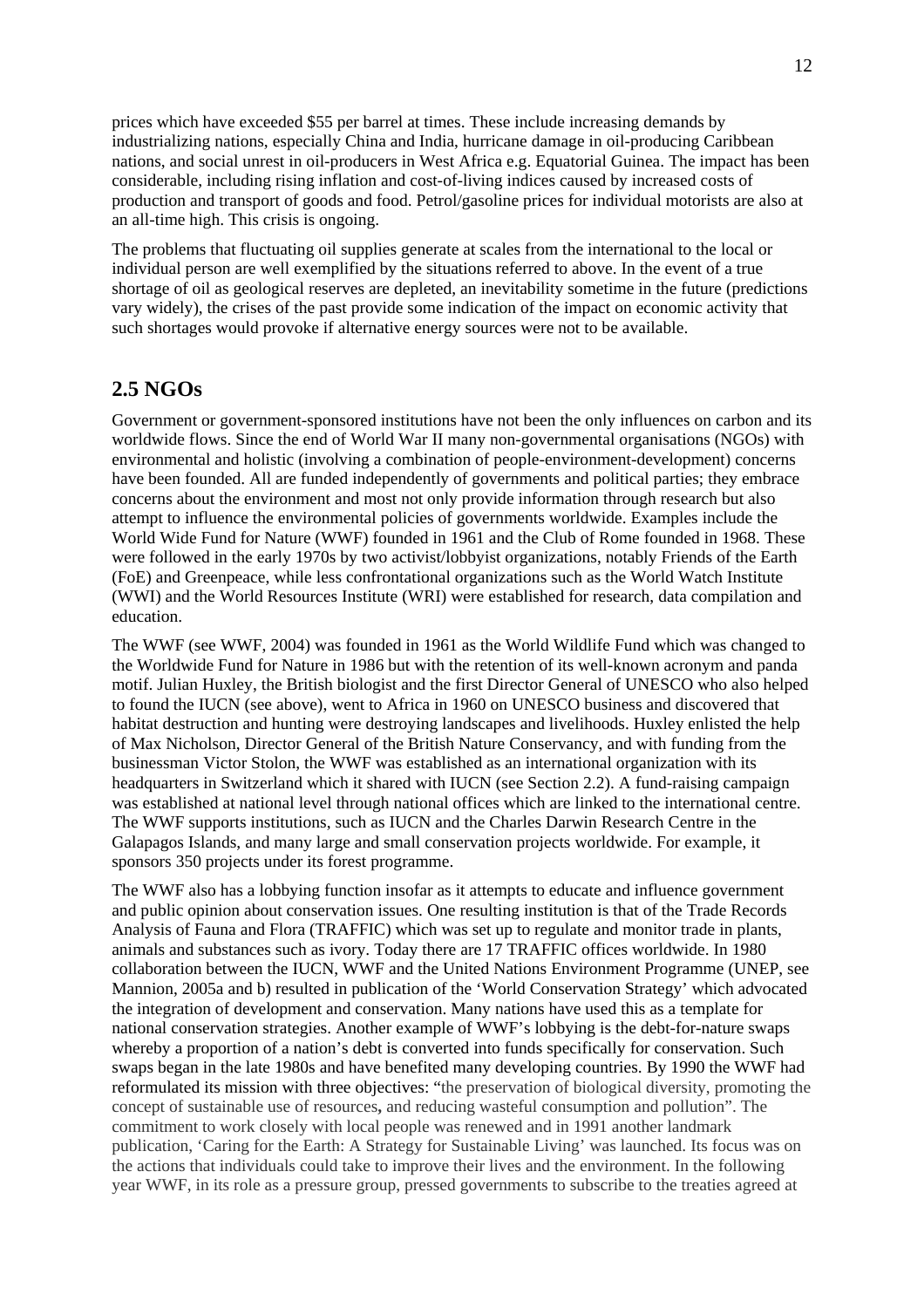the United Nations Conference on Environment and Development (UNCED, also known as the 'Earth Summit') in Rio de Janeiro in 1992. In more recent years WWF has further publicized the state of the Earth and its rapid changes due to human action in its 'Living Planet Reports' (see Mannion, 2005a for further detail).

Another influential NGO was formed in 1968. This was the Club of Rome which describes itself as a global think tank with a mission "to act as a global catalyst of change that is free of any political, ideological or business interest". It is concerned with innovation for the common good and thus its activities are not solely focussed on the environment or carbon. The Club of Rome states that "it brings together scientists, economists, businessmen, international high civil servants, heads of state and former heads of state from all five continents who are convinced that the future of humankind is not determined once and for all and that each human being can contribute to the improvement of our societies". Many of the Club of Rome's reports reflect an holistic approach to development and thus place importance on environment and sustainable resource use. Like the WWF, it comprises national associations which are linked through the international headquarters in Hamburg, Germany. The Club of Rome contributed to the environmental debates in the 1970s and continues to promote environmental sustainability.

Perhaps the most high-profile NGOs with environmental and thus carbon-based foci are the Friends of the Earth (FoE) and Greenpeace (Gp), both founded in 1971. The FoE was started by David Brower who left the Sierra Club, an influential environmental group in the USA which was founded in 1892 with John Muir, the famous naturalist, as its first president (Sierra Club, 2004). This occurred in 1969 and by 1971 FoE had become an international organization. It is primarily a campaigning organization (see FoE International, 2004) which is a federation of national groups co-ordinated through FoE International and an international secretariat; the national groups themselves comprise local 'grassroots' groups. Efforts focus on local and national issues specific to members' interests but the mission reflects global sustainability. The overall mission objectives are listed in *Table 6*. These reflect the political and lobbying roles of FoE though the organization does commission research to boost these activities. There are currently 68 national groups and a worldwide membership of more that one million people.

*Table 6:* Objectives of the Friends of the Earth

- To protect the Earth against further deterioration and repair damage inflicted upon the environment by human activities and negligence;
- To preserve the Earth's ecological, cultural and ethnic diversity;
- To increase public participation and democratic decision-making. Greater democracy is both an end in itself and is vital to the protection of the environment and the sound management of natural resources;
- To achieve social, economic and political justice and equal access to resources and opportunities for men and women on the local, national, regional and international levels;
- To promote environmentally sustainable development on the local, national regional and global levels.

Greenpeace is another activist organization whose main objective is to publicize environmental injustices (see Weyler, 2001 for a brief history and Greenpeace, 2004). It was founded in 1971 and its first campaign was to draw attention to US nuclear underground testing in Amchitka, an island off the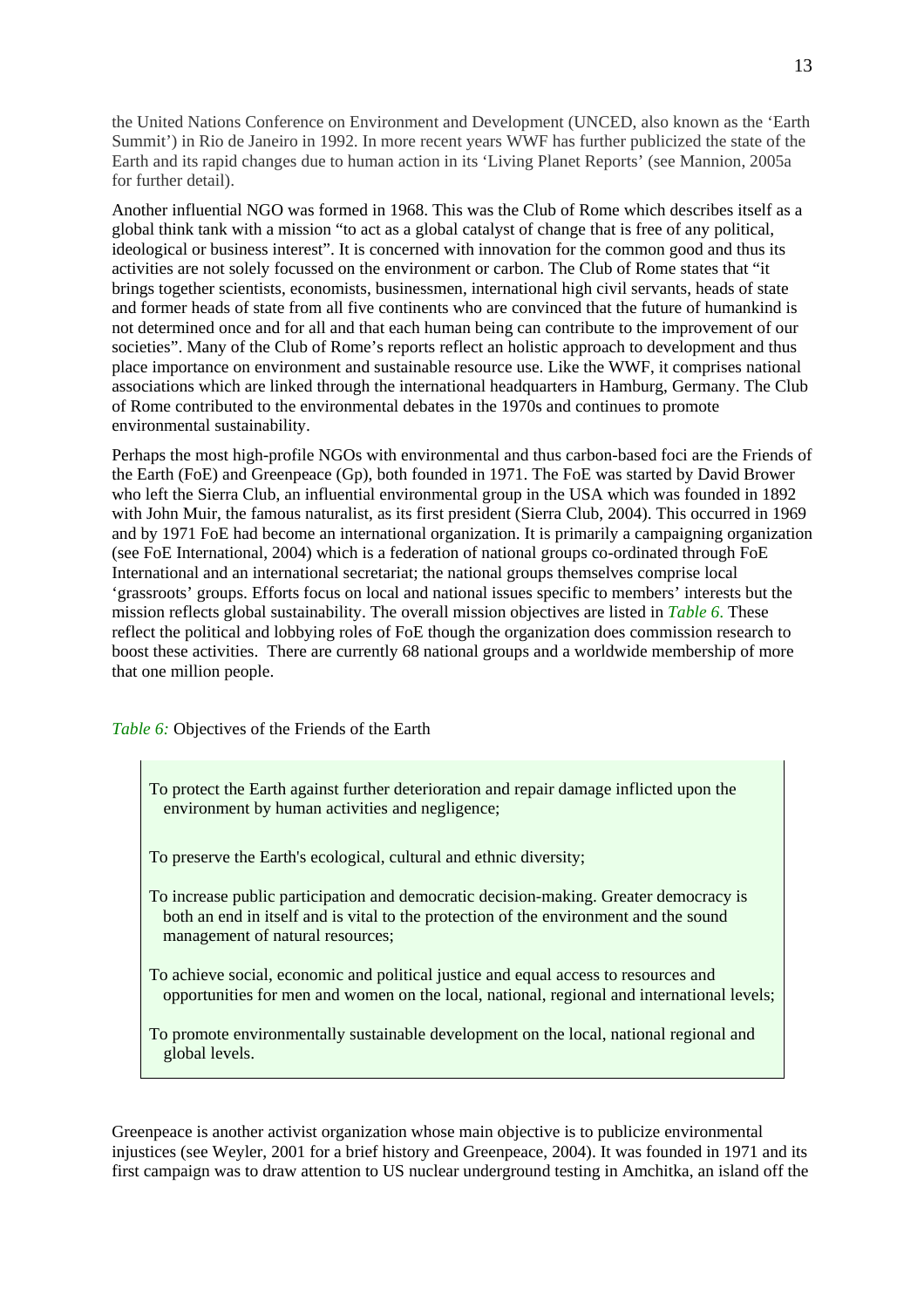Alaskan coast. A group of activists set sail from Vancouver and headed north in the belief that individuals could indeed make a difference.

Greenpeace is an independent, campaigning organisation that uses non-violent, creative confrontation to expose global environmental problems, and force solutions for a green and peaceful future.

Greenpeace's goal is to ensure the ability of the Earth to nurture life in all its diversity.

More than thirty years later, Greenpeace is well known and an effective campaigning organization. Its mission statement is given above. Now international, Greenpeace has its headquarters in Amsterdam, the Netherlands, offices in 41 countries and a worldwide membership of 2.8 million. These supporters and various foundations provide its finance so it remains entirely independent of governments, industry etc. in order to maintain objectivity and credibility. Its ship, the *Rainbow Warrior*, has become a symbol of protest, especially against nuclear testing, whaling and sealing. The current ship is named after the original *Rainbow Warrior* which gained notoriety because it was sunk in Auckland Harbour, New Zealand, by the French Secret Service in 1985 following protests about nuclear testing in the Pacific. FoE also developed the concept of environmental space whereby every nation would have equitable access to resources which include water, food etc. Both Friends of the Earth and Greenpeace have waged many successful campaigns and have been responsible for raising the general environmental awareness of people everywhere. They not only campaign about current environmental issues such as biodiversity loss and climatic change but also against globalization.

There are many other NGOs engaged in environmental education, information dissemination and publicity. The Worldwatch Institute and the World Resources Institute are two such organizations. The former was established in 1974 by Lester Brown (Worldwatch Institute, 2004). It is funded through the sale of its publications, such as the series entitled *State of the World, Worldwatch, Signposts* and *Vital Signs,* as well as by donations from individuals and foundations.

The Worldwatch Institute is an independent research organization that works for an environmentally sustainable and socially just society, in which the needs of all people are met without threatening the health of the natural environment or the wellbeing of future generations.

By providing compelling, accessible, and fact-based analysis of critical global issues, Worldwatch informs people around the world about the complex interactions between people, nature, and economies. Worldwatch focuses on the underlying causes of and practical solutions to the world's problems, in order to inspire people to demand new policies, investment patterns and lifestyle choices.

Its mission is given above as one focussed on the compilation of data on environmental characteristics and their analysis, with an emphasis on people/environment relationships through an examination of ecological/economic relationships. These publications are widely read and quoted, reflecting a belief in the work of the WWI which is based in Washington DC, USA. The World Resources Institute (WRI) provides a similar service to that of the WWI insofar as it collates and disseminates information about the state of the environment. Its publications, such as the *World Resources* series*,* provide data on resource production and consumption e.g. fossil-fuel energy, food, fisheries, water, as well as population data. WRI has also established '*Earth Trends*', an online data base comprising freely accessible environmental data in various formats. Its mission is given below.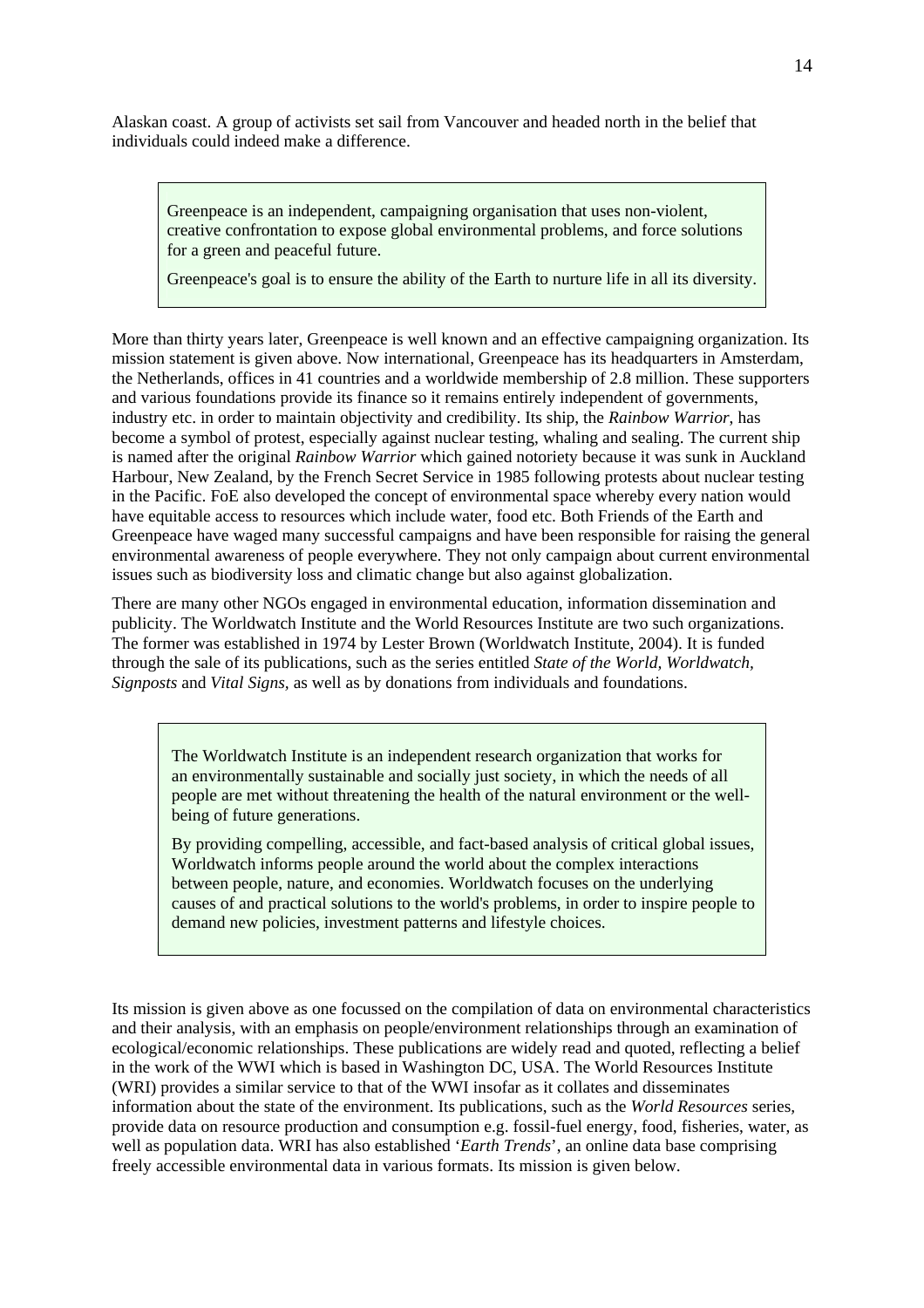World Resources Institute is an independent non-profit organization with a staff of more than 100 scientists, economists, policy experts, business analysts, statistical analysts, mapmakers, and communicators working to protect the Earth and improve people's lives.

WRI has four main objectives: to protect Earth's living systems, to increase access to information, to create sustainable enterprise and opportunity and to reverse global warming. WRI was founded in 1984 as an environmental charity funded by individual donations and foundations. Based in Washington DC, a major aim of the WRI is to influence environmental policy through the provision and analysis of information.

## **3. Conclusion**

Although there is a record of resource depletion, notably wood, from at least the 1400s, the politicization of carbon and its management has gathered pace since the mid-1800s. The establishment of the national parks of the USA and Canada, and associated forest management services in the mid-1800s and the foundation of the UK Forestry Commission set precedents for other nations to protect and manage their natural resources, not only through governmental intervention but also through regulated private enterprise. There are now national parks and/or protected areas for conservation in most countries throughout the world. In the 1930s the first international organizations to research and monitor carbon, as manifest in environmental resources and biogeochemical transfers, were established, one of the first being the ICSU which sponsors a range of programmes including research on climate and biodiversity.

The post World War II period witnessed an escalation of international activity, especially through intergovernmental co-operation with the inauguration of the United Nations. The formation of the FAO, for example, recognized the need for international co-operation in agricultural research and education as well as nutrition and food-related trade. A few years later the World Conservation Union (IUCN) was founded with an emphasis on shared conservation goals worldwide. The post World War II period also witnessed the emergence of green politics; environmental issues began to infiltrate traditional political parties and new political parties, with environmental issues as core tenets, emerged. Today, these Green parties have a presence in local and national politics in many nations.

During the period 1960 to 1985 numerous non-governmental organizations were founded. Amongst the first was the World Wide Fund for Nature, a major agency for the promotion of conservation. The Club of Rome generates debate on a range of topics including the environment while Friends of the Earth and Greenpeace are proactive campaigning organizations with local memberships and international agendas. Organizations with a research focus were also established, amongst which the Worldwatch Institute and the World Resources Institute produce several widely-used publications with statistical data on the production and consumption of resources and support a range of research programmes. This period also witnessed the emergence of petropolitics; oil producers and oil consumers were in conflict creating worldwide tensions which highlighted the political significance of oil-based energy resources.

The environment, and its subtext of carbon manipulation, has thus become the focus of a range of political activity. Other aspects of this politicization are examined in Mannion (2005a and b). They include the increasing role of the United Nations in environmental issues through its environment programme (UNEP) and the Earth Charter movement and internationally-based initiatives on biodiversity and climate/atmosphere. World trade, much of which involves carbon appropriation and exchange, is an additional and substantial political issue.